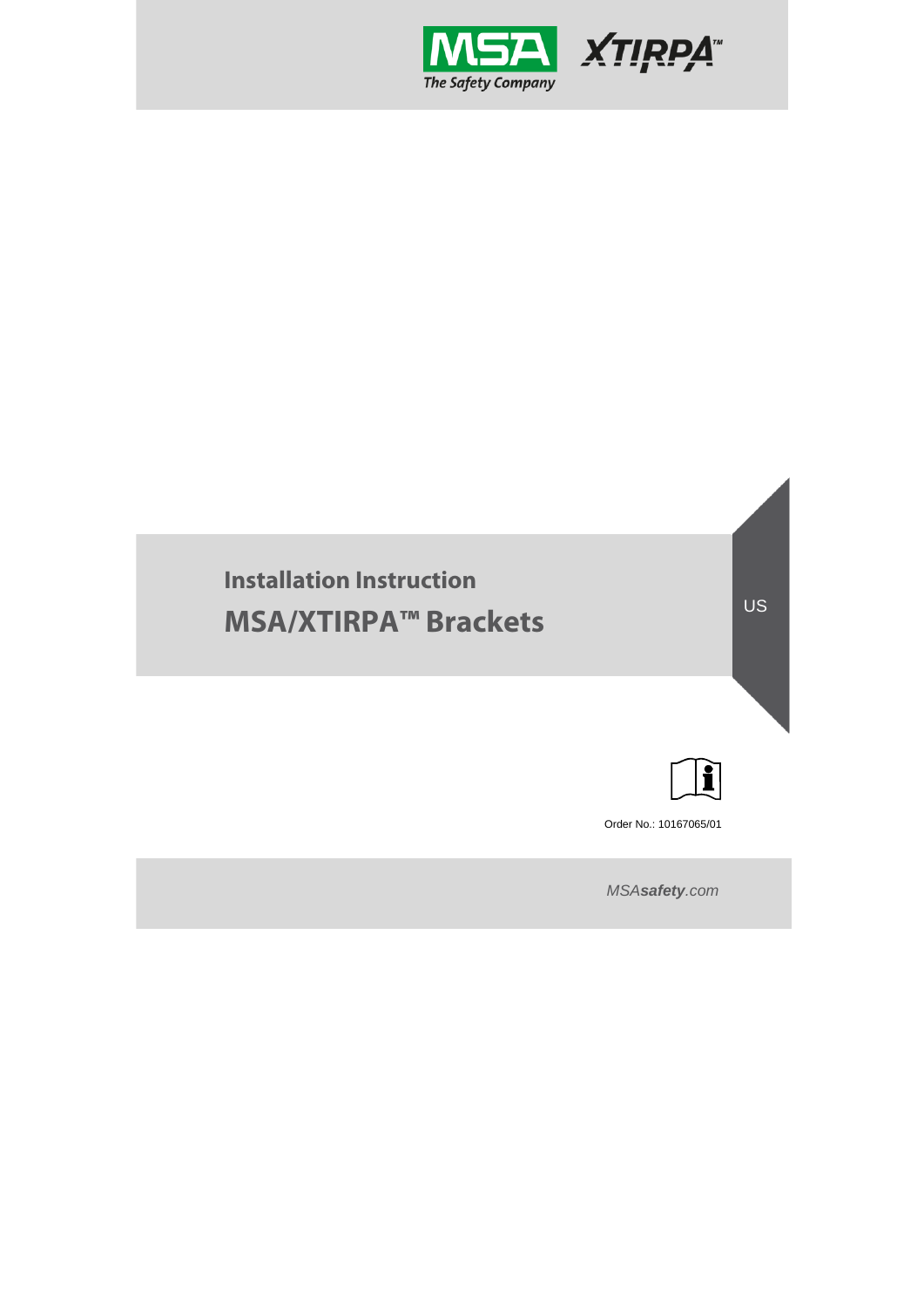

National standards and state, provincial, and federal laws require the user to be trained before using this product. Use this manual as part of a user safety training program that is appropriate for the user's occupation. These instructions must be provided to users before use of the product and retained for ready reference by the user. The user must read, understand (or have explained), and heed all instructions, labels, markings, and warnings supplied with this product and with these products intended for use in association with it. Failure to do so may result in death or serious injury.



Always use only the manufacturer's original mounting pins and hardware. Mounting pins and hardware must always be secured and tightened in place. Failure to follow this warning may result in death or serious injury.

XTIRPA™ products are manufactured by Innova Public Utility Products Inc. Made in Canada.

XTIRPA™ is a Registered Trademark of Innova Public Utility Products Inc., used under license in North America and Europe.

Mine Safety Appliances Company 1000 Cranberry Woods Drive Cranberry Township, PA 16066 United States

For More Information, call 1-800-MSA-2222 or Visit Our Website at *www.MSAsafety.com*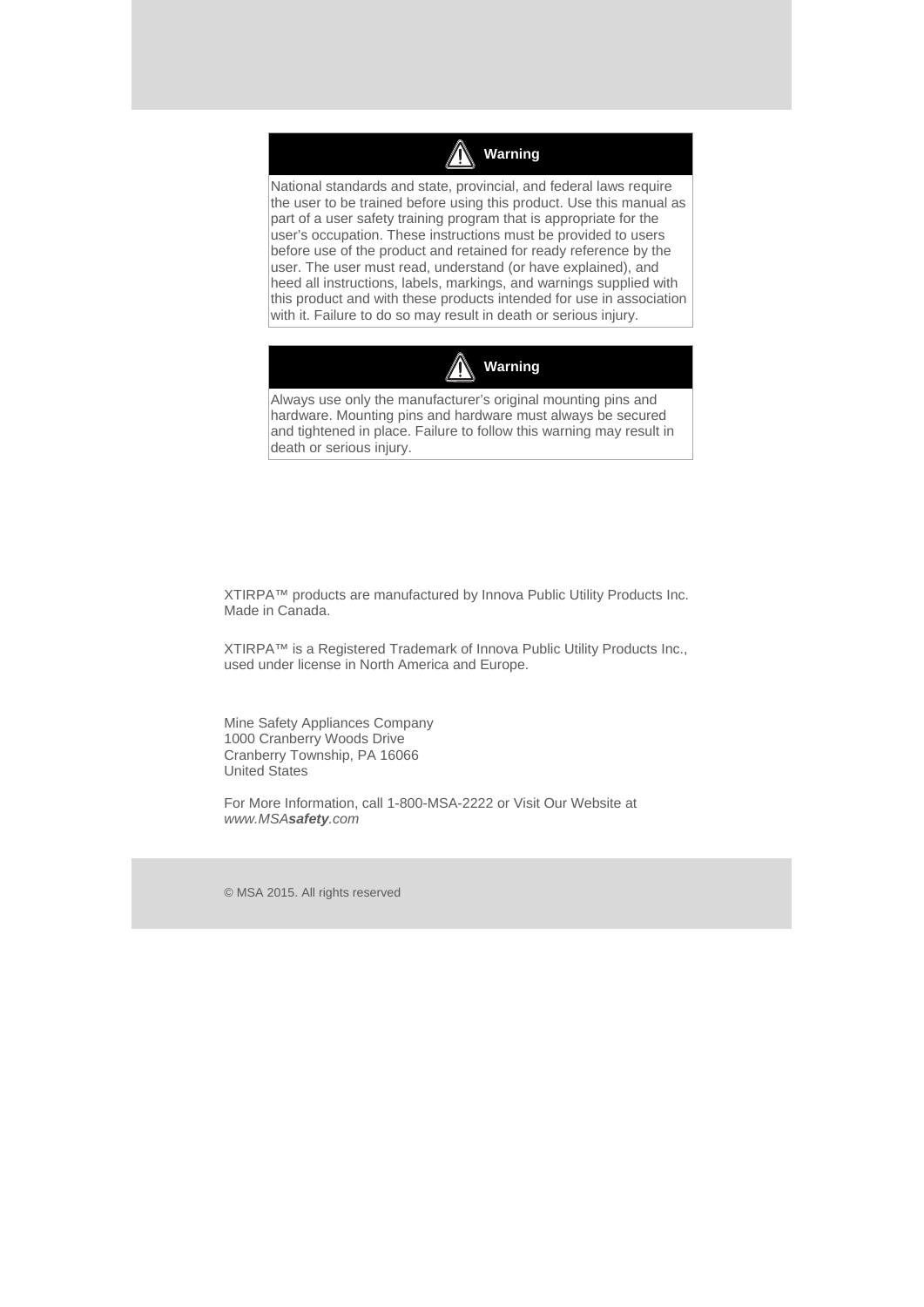

## **IN**‑**2404 Bracket with Workman Rescuer**

Step 2

Step 1



Step 3



US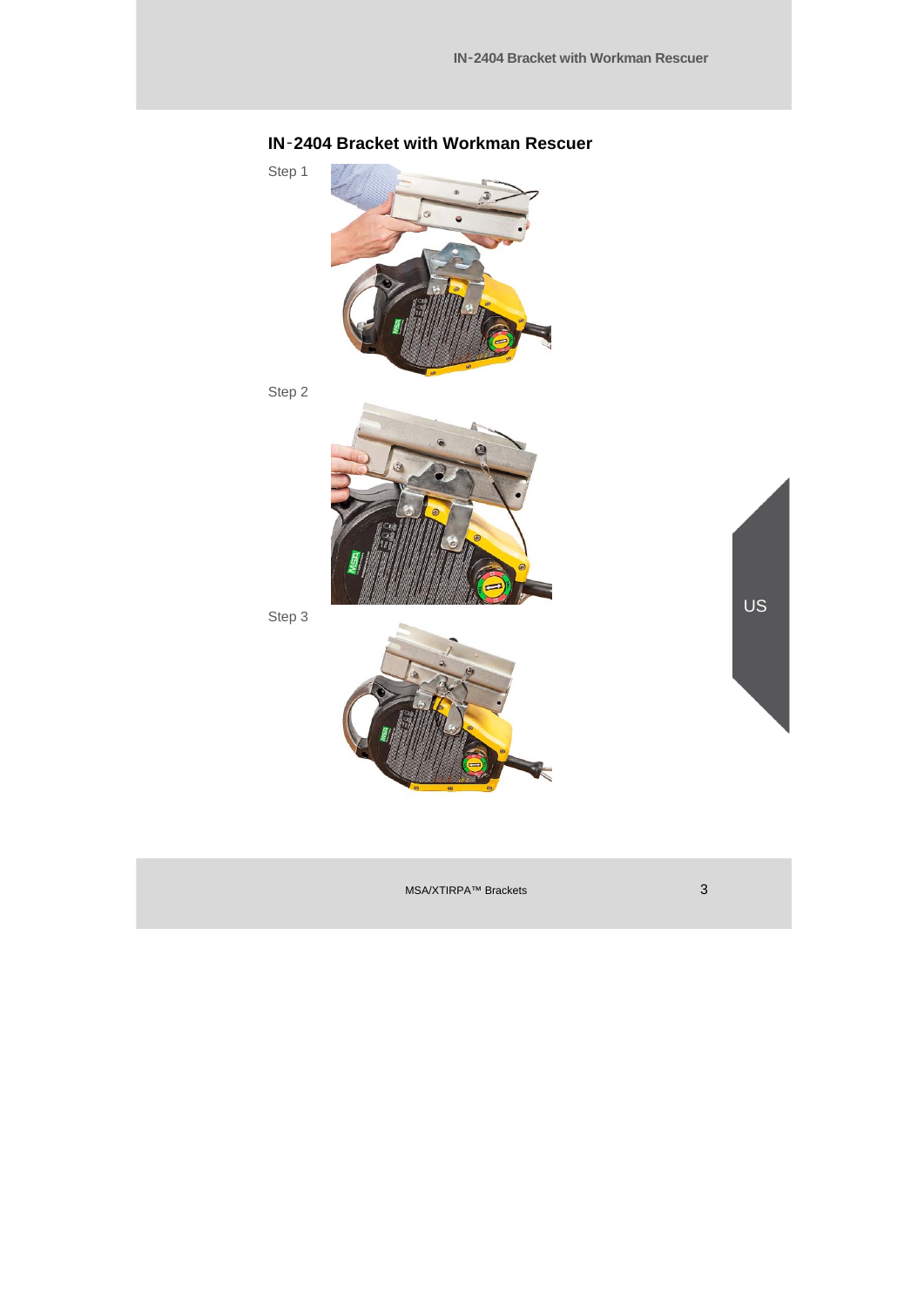

### **IN**‑**2404 Bracket with Workman Winch**

4 MSA/XTIRPA™ Brackets

US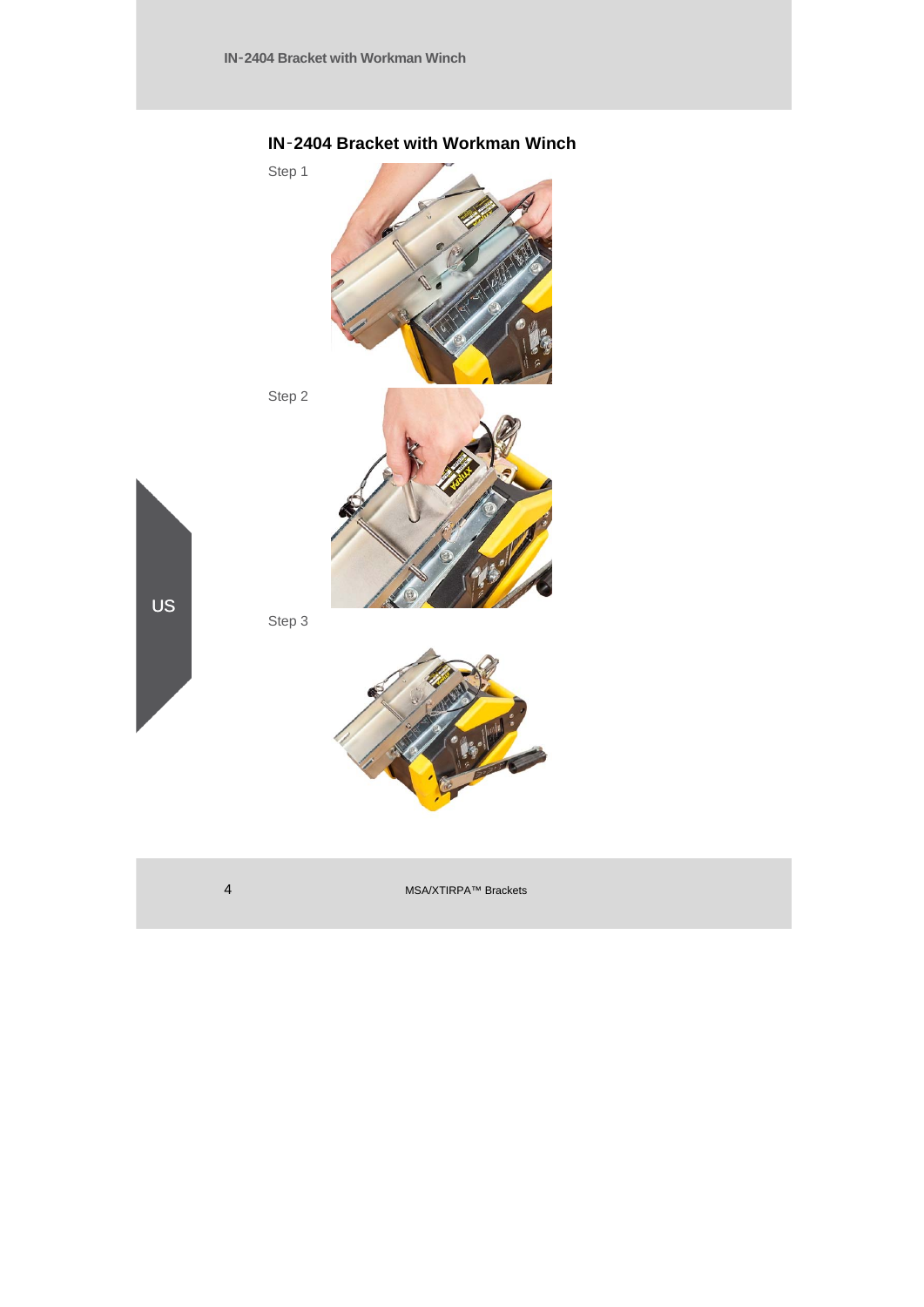#### **IN**‑**2151 Bracket with 50' Lynx Rescuer/Dynevac II and IN**‑**2391 Bracket with 95' Lynx Rescuer/Dynevac II**

Step 1



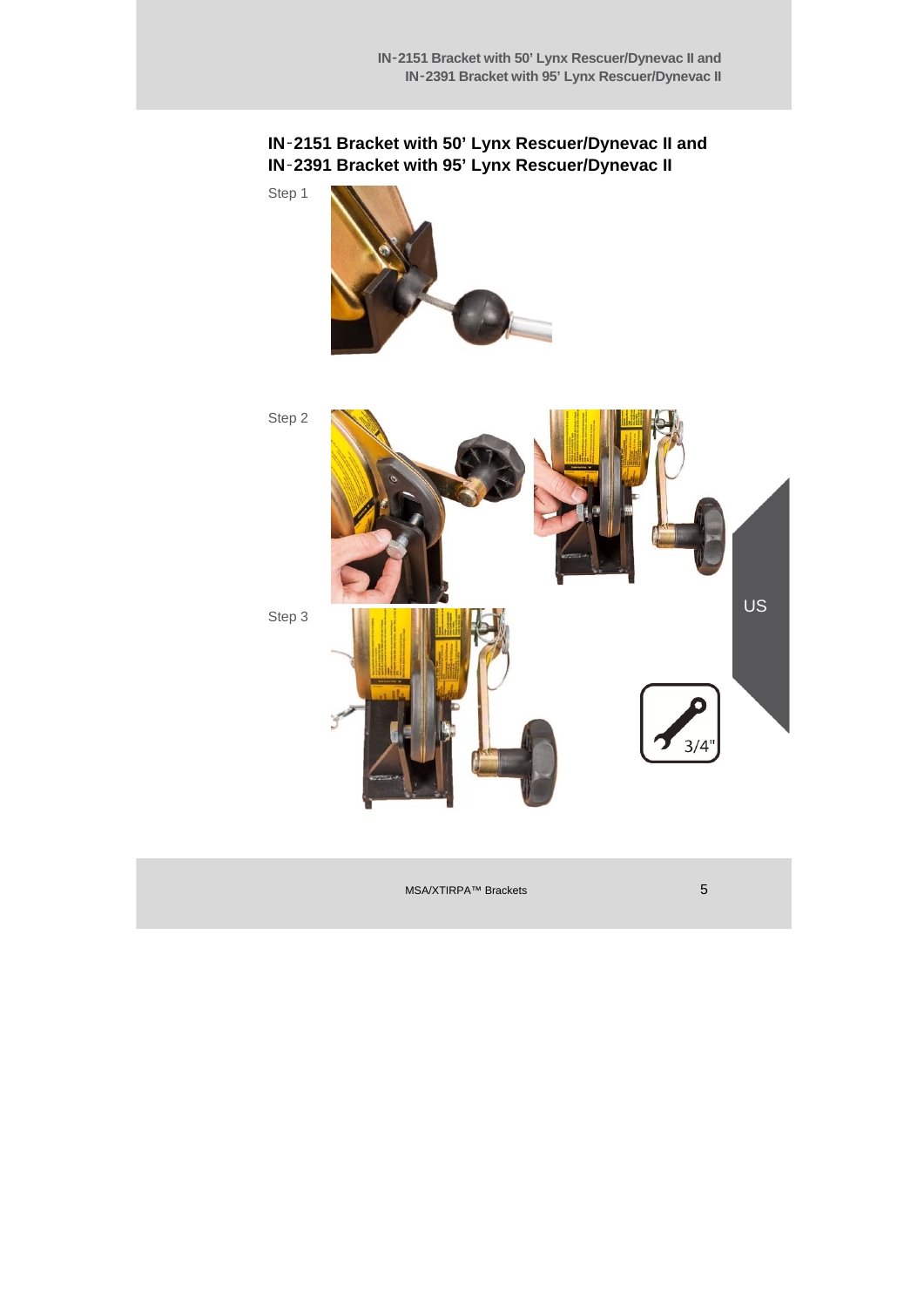

### **IN**‑**2345-1 Bracket with Lynx Hoist**

6 MSA/XTIRPA™ Brackets